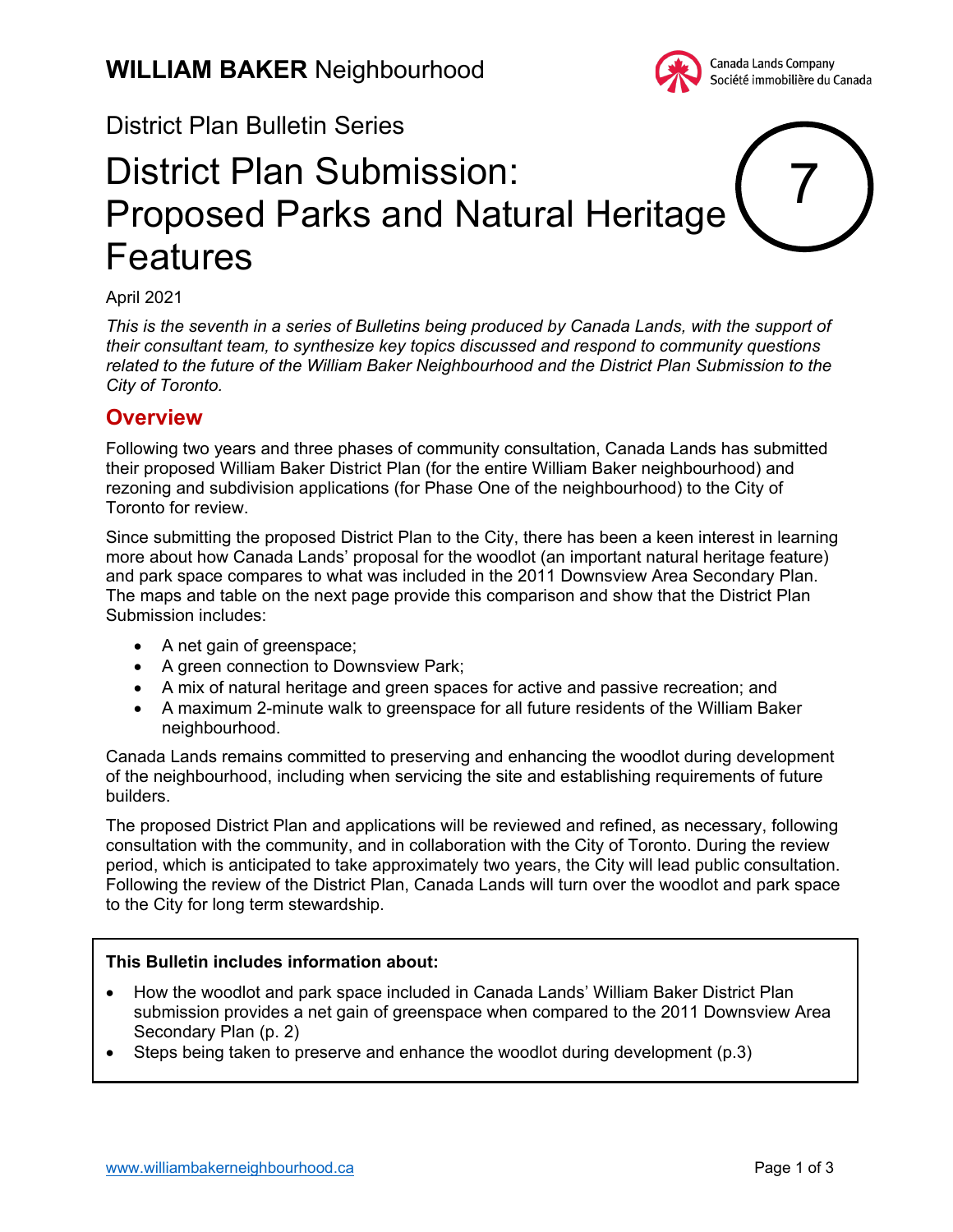



*\*The 2011 Downsview Area Secondary Plan establishes a high-level vision for the William Baker District with maps that are conceptual and not to scale. The numbers included here are approximate estimates only for the purposes of comparison with Canada Lands' District Plan Submission.*